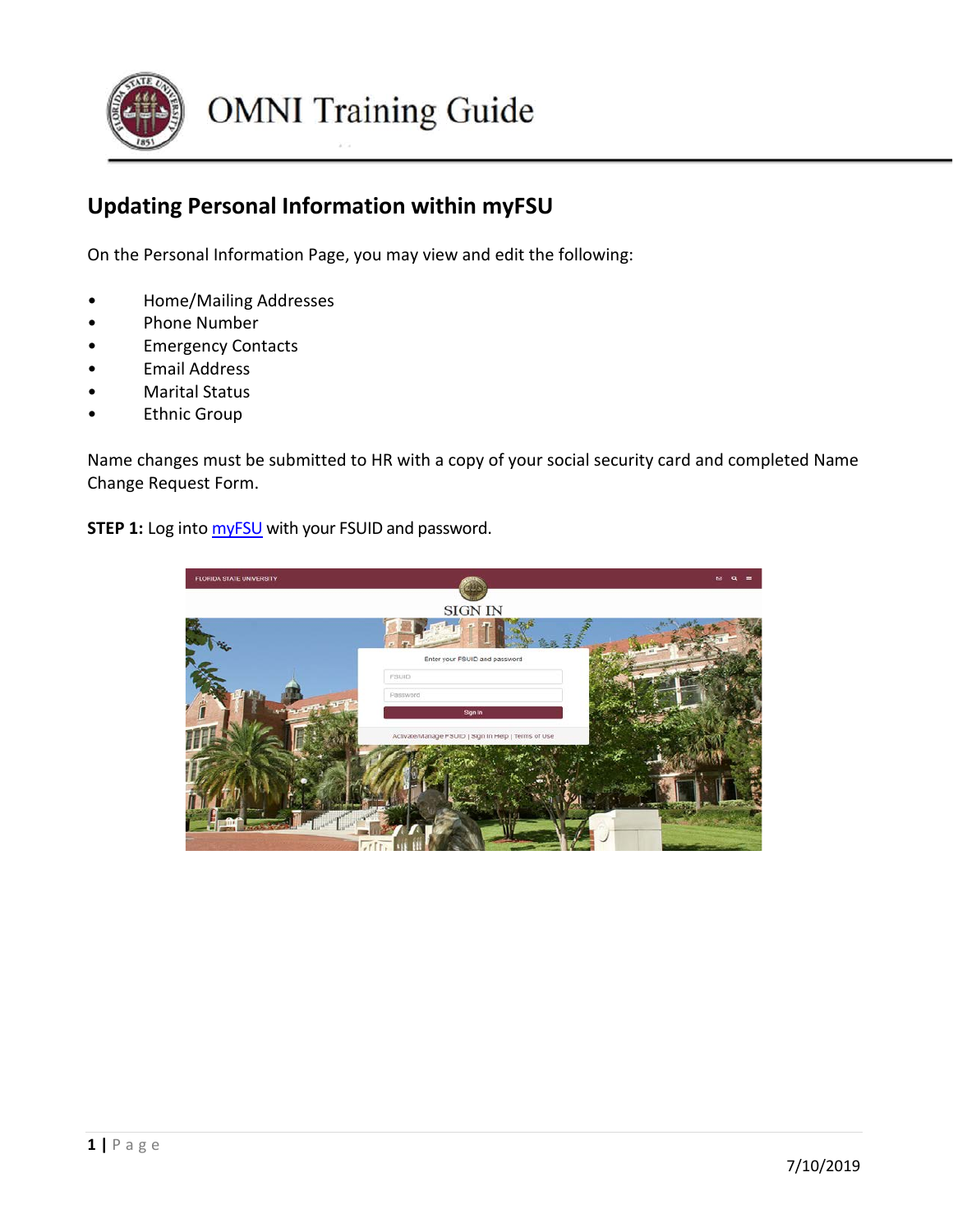

**STEP 2:** Expand the **Human Resources** menu and click the **Personal Details** link.

**NOTE**: You must authenticate access using Duo.

| <b>Human Resources</b>                | ▲ |
|---------------------------------------|---|
| <b>Certify Effort</b>                 | c |
| <b>Compensation History</b>           | o |
| <b>Direct Deposit</b>                 | c |
| <b>Faculty AOR Forms</b>              | o |
| <b>Job Opening Search/Application</b> | o |
| <b>Office of Human Resources</b>      | c |
| Paycheck                              | c |
| <b>Personal Details</b>               | o |
| <b>Promotion &amp; Tenure</b>         | c |
| <b>Request a Role</b>                 | c |
| <b>Request Training Enrollment</b>    | o |
| <b>Timesheet</b>                      | o |
| <b>W-2 Consent</b>                    | e |
| W-2 Form                              | o |
| <b>W-4 Information</b>                | c |

**STEP 3:** Review your personal information as it is currently stored in myFSU. To make changes, click the

button in each sub-section.

 $\rightarrow$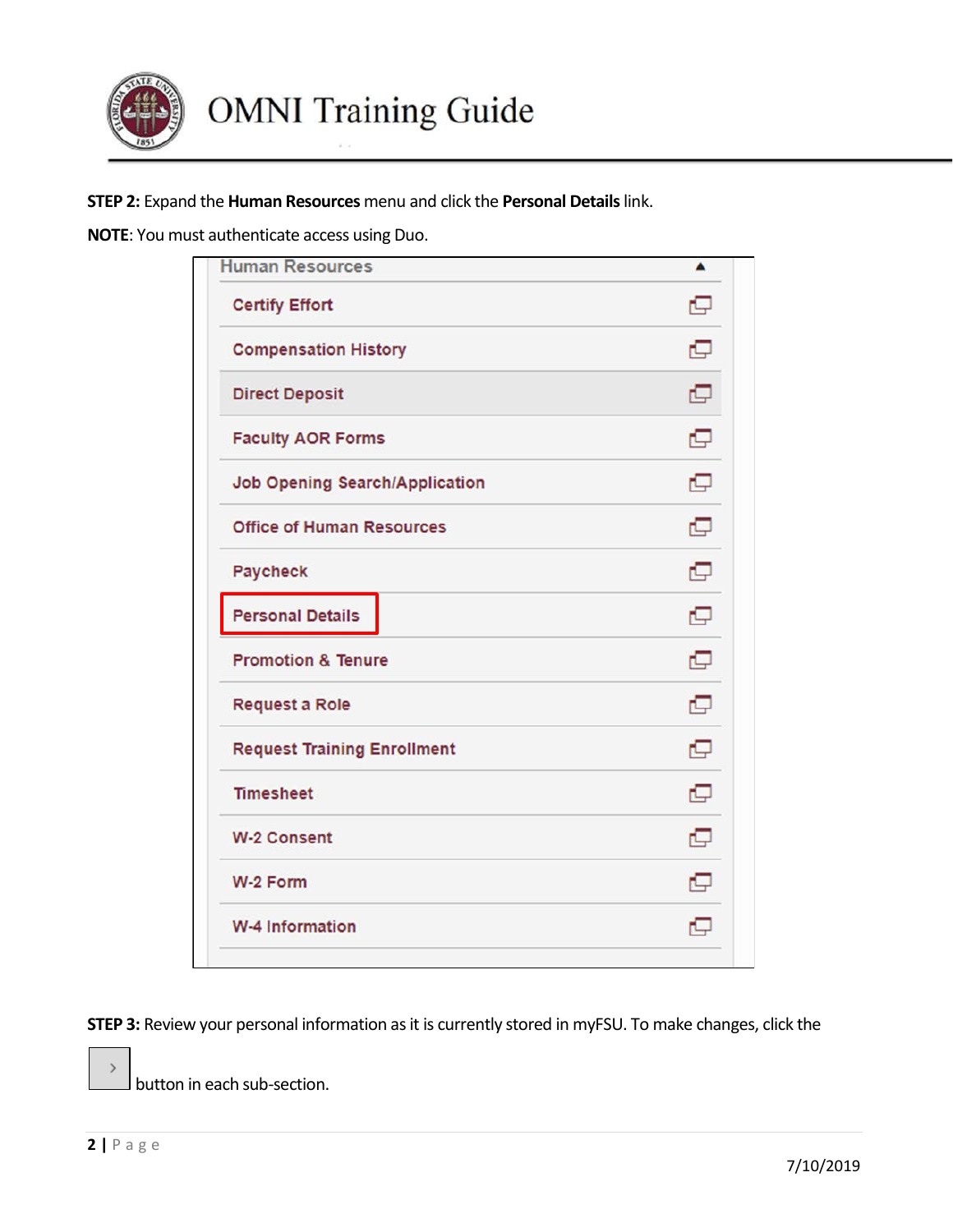

**NOTE:** All employees' personal information is considered confidential. Access to this information is strictly limited to those with official business needs ONLY.

| < Personal Details       |                                                  | <b>Personal Details</b> | € | Q |
|--------------------------|--------------------------------------------------|-------------------------|---|---|
| Susie Seminole @<br>OPS  |                                                  |                         |   |   |
| <b>Addresses</b>         | <b>Addresses</b>                                 |                         |   |   |
| Contact Details          | <b>Home Address</b>                              |                         |   |   |
| Marital Status           | 123 Campus Walk<br>Tallahassee, FL 32306<br>Leon | Current                 |   |   |
| <b>B</b> Name            |                                                  |                         |   |   |
| <b>2.3</b> Ethnic Groups | <b>Mailing Address</b>                           |                         |   |   |
| Emergency Contacts       | 123 Campus Walk<br>Tallahassee, FL 32306         | Current                 |   |   |
| Additional Information   | Leon                                             |                         |   |   |
|                          |                                                  |                         |   |   |
|                          |                                                  |                         |   |   |
|                          |                                                  |                         |   |   |

**STEP 4:** For the purpose of this example, change your **Home Address**. To do this, select **Addresses**from the

menu, and then update the address you wish to change by click the  $\Box$  button.

| Cancel                                                                                                                   | <b>Address</b>            | <b>Save</b> |
|--------------------------------------------------------------------------------------------------------------------------|---------------------------|-------------|
|                                                                                                                          |                           |             |
| <b>Employee Instruction</b>                                                                                              |                           |             |
| To save United States addresses at least one of the following fields must get populated: Address 1, Address 2, Address 3 |                           |             |
| Change As Of 05/15/2019                                                                                                  | $\widehat{\mathbb{H}}$    |             |
| Address Type Home                                                                                                        |                           |             |
| Country                                                                                                                  | Q<br><b>United States</b> |             |
| <b>Address 1</b>                                                                                                         | 123 Campus Walk           |             |
| <b>Address 2</b>                                                                                                         |                           |             |
| Address 3                                                                                                                |                           |             |
| <b>City</b>                                                                                                              | Tallahassee               |             |
| <b>State</b>                                                                                                             | Q<br><b>FL</b>            |             |
| Postal                                                                                                                   | 32306                     |             |
| County                                                                                                                   | Q<br>Leon                 |             |
|                                                                                                                          |                           |             |
|                                                                                                                          |                           |             |
|                                                                                                                          |                           |             |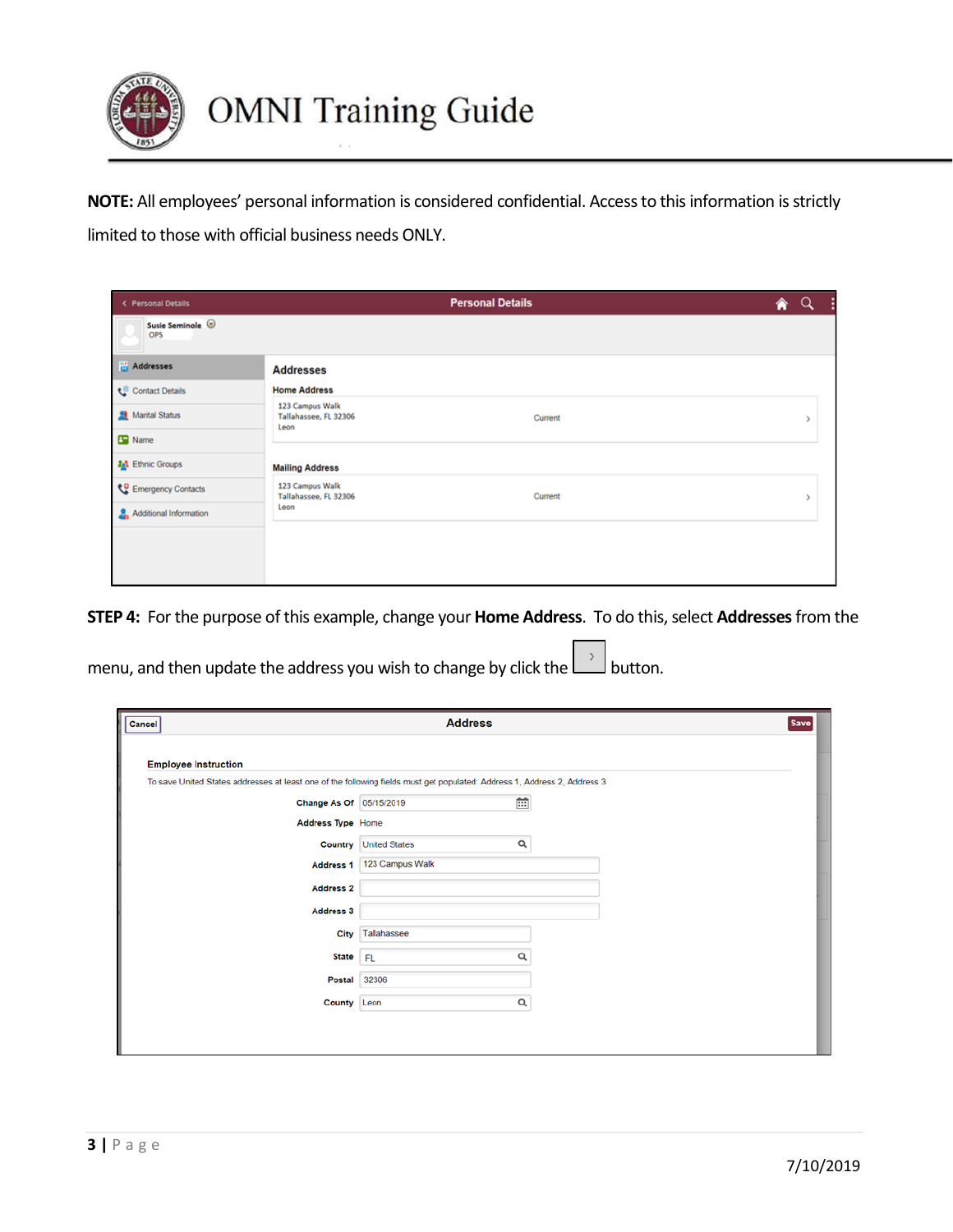

## **OMNI Training Guide**

**STEP 5:** Update your address in the fields.

**NOTE**: Changing your address in myFSU does not affect your address as maintained in the Registrar's office.

**STEP 6:** Click the **Save** button.



**STEP 7:** For the purpose of this example, also update your **phone number**. Click the **Contact Details** link.



**STEP 8:** Use this page to add, review, or edit your home, business, mobile, or other phone numbers. Click

the  $\left| \begin{array}{c} + \end{array} \right|$  button to include a new phone number.

| <b>Contact Details</b><br><b>Phone</b> |                  |                  |              |  |
|----------------------------------------|------------------|------------------|--------------|--|
| ÷                                      |                  |                  |              |  |
| <b>Number</b>                          | <b>Extension</b> | <b>Type</b>      | Preferred    |  |
| 850/644-1234                           |                  | Campus           |              |  |
| 850/555-0001                           |                  | Mobile           |              |  |
| 850/555-0002                           |                  | Home             | $\checkmark$ |  |
| 850/555-0001                           |                  | <b>FSU Alert</b> |              |  |

**STEP 9**: Select the number you wish to change.

**STEP 10:** Select the appropriate **Phone Type**.

**STEP 11:** Enter the new phone number into the **Number** field.

**STEP 12:** One phone number must be set as the preferred calling number. To do this, check the **Preferred** box for the desired number.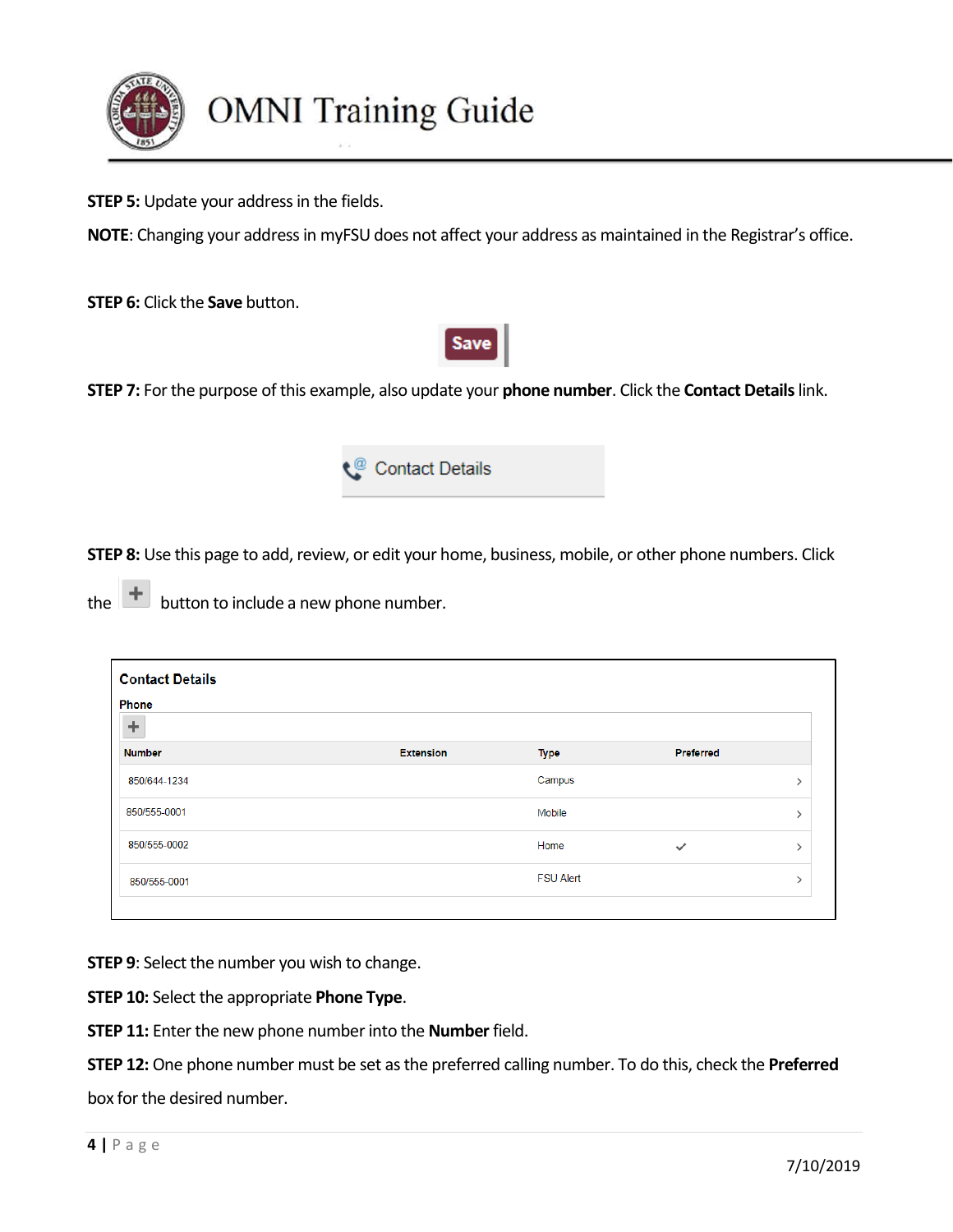

## **STEP 13:** Click the **Save** button.

| <b>Contact Details</b><br>Phone |                  |                  |              |               |
|---------------------------------|------------------|------------------|--------------|---------------|
| ÷                               |                  |                  |              |               |
| <b>Number</b>                   | <b>Extension</b> | <b>Type</b>      | Preferred    |               |
| 850/644-1234                    |                  | Campus           |              |               |
| 850/555-0001                    |                  | Mobile           | $\checkmark$ |               |
| 850/644-0002                    |                  | Home             |              | $\mathcal{E}$ |
| 850/555-001                     |                  | <b>FSU Alert</b> |              | $\mathcal{E}$ |

 $S<sub>ave</sub>$ 

**NOTE:** When updating email addresses, be aware MyFSU does not allow two of the same email types, i.e.,

Business, Campus, Home, Other.

One email account must be specified as the '**Preferred**' email address.

When the email addresses are saved, the appropriate areas in MyFSU will be updated so that email

notifications will be sent to the email address marked.

| <b>Email</b><br>$\rightarrow$ |                 |           |  |
|-------------------------------|-----------------|-----------|--|
| <b>Email Address</b>          | Type            | Preferred |  |
| sseminole@admin.fsu.edu       | <b>Business</b> | ✓         |  |
| ss03@admin.fsu.edu            | Campus          |           |  |

**STEP 14:** To make official marital status changes for the purpose of changing benefits, visit the **People First** [website.](https://peoplefirst.myflorida.com/peoplefirst(bD1lbiZjPTIzMA%3D%3D)/logon.htm)